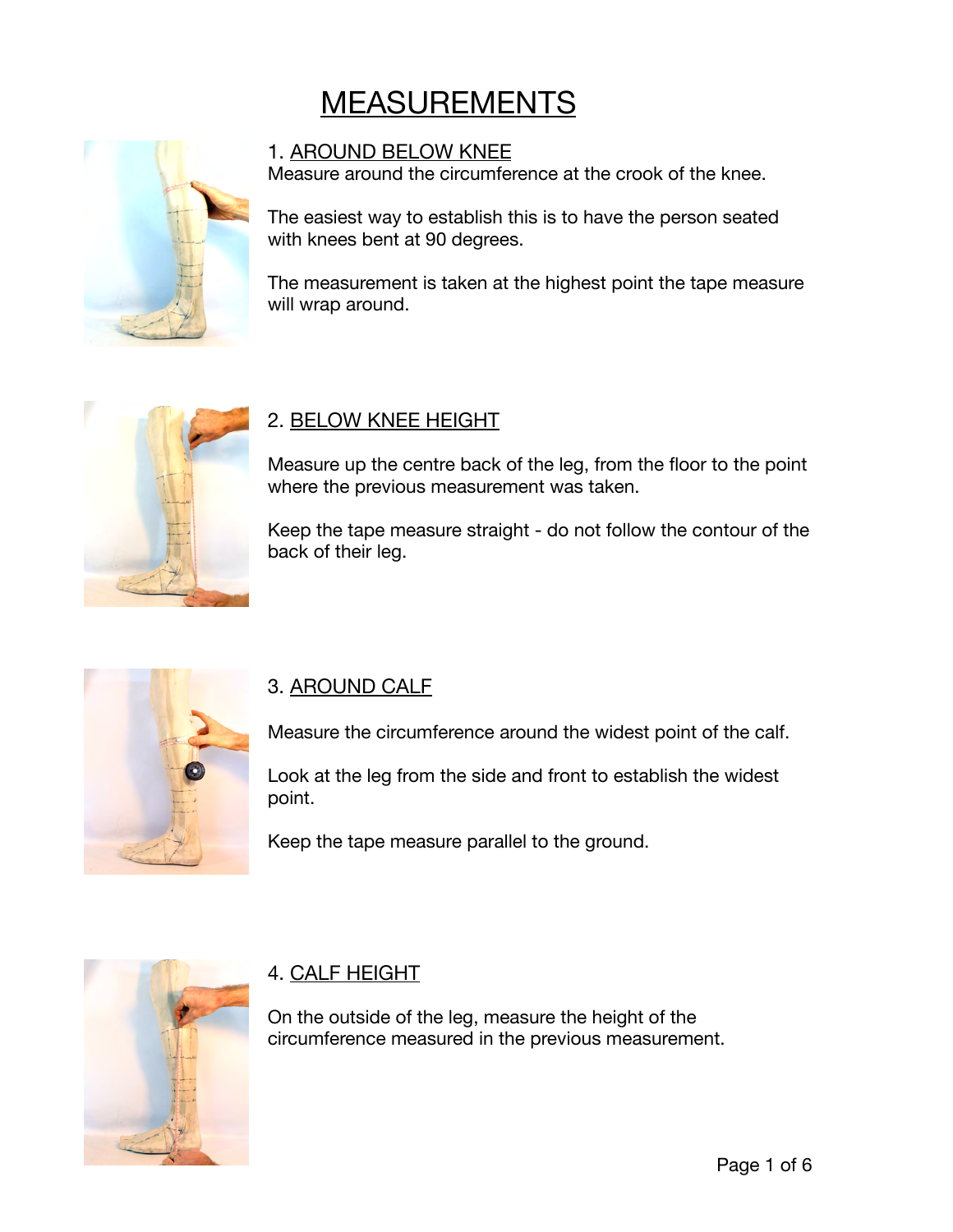

# 5. AROUND AT 25CM UP

On the outside of the leg, measure 25cm (10 inches) up from the floor.

> Measure the circumference of the leg at 25cm up from the floor.





# 6. AROUND AT 18CM UP

On the outside of the leg, measure 18cm up from the floor.

> Measure the circumference of the leg at 18cm up from the floor.





# 7. AROUND ABOVE ANKLE

Measure the circumference of the thinnest part of the leg, above the ankle bone.



# 8. ABOVE ANKLE BONE HEIGHT

Measure the height of the previous measurement taken, from the floor on the outside of the leg.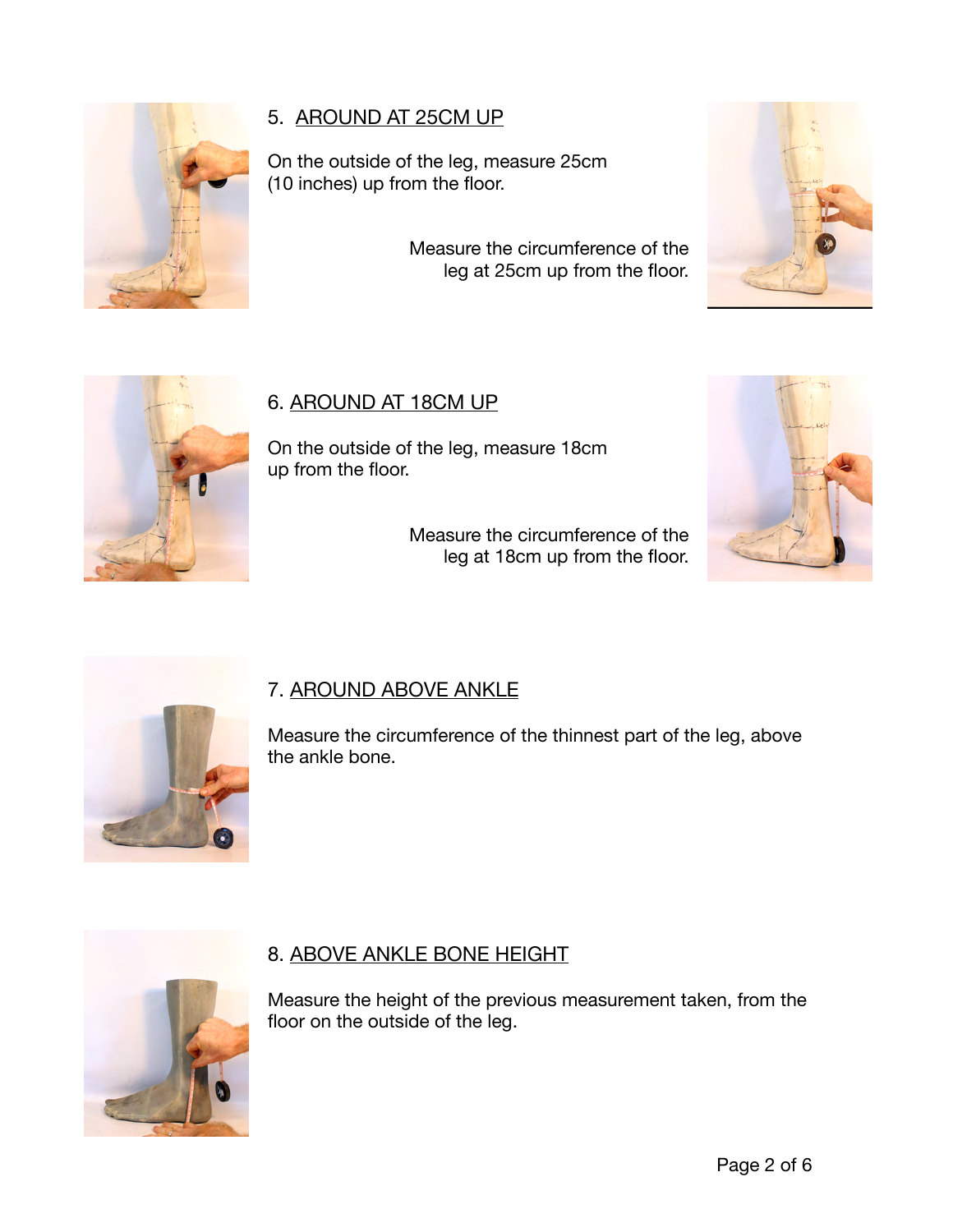## 9. AROUND OVER ANKLE BONE



Measure the circumference around the ankle, measuring over the anklebone on the inside and outside of the leg.

(The tape measure will not be completely parallel to the floor).



#### 10. ANKLEBONE HEIGHT

On the outside of the leg, measure the height from the floor to the centre of the anklebone.



#### 11. AROUND HEEL

Measure around the heel and instep, from where the heel meets the ground.



#### 12. AROUND INSTEP

Measure from under the arch (right in front of where the heel comes in contact with the floor) around the instep bone.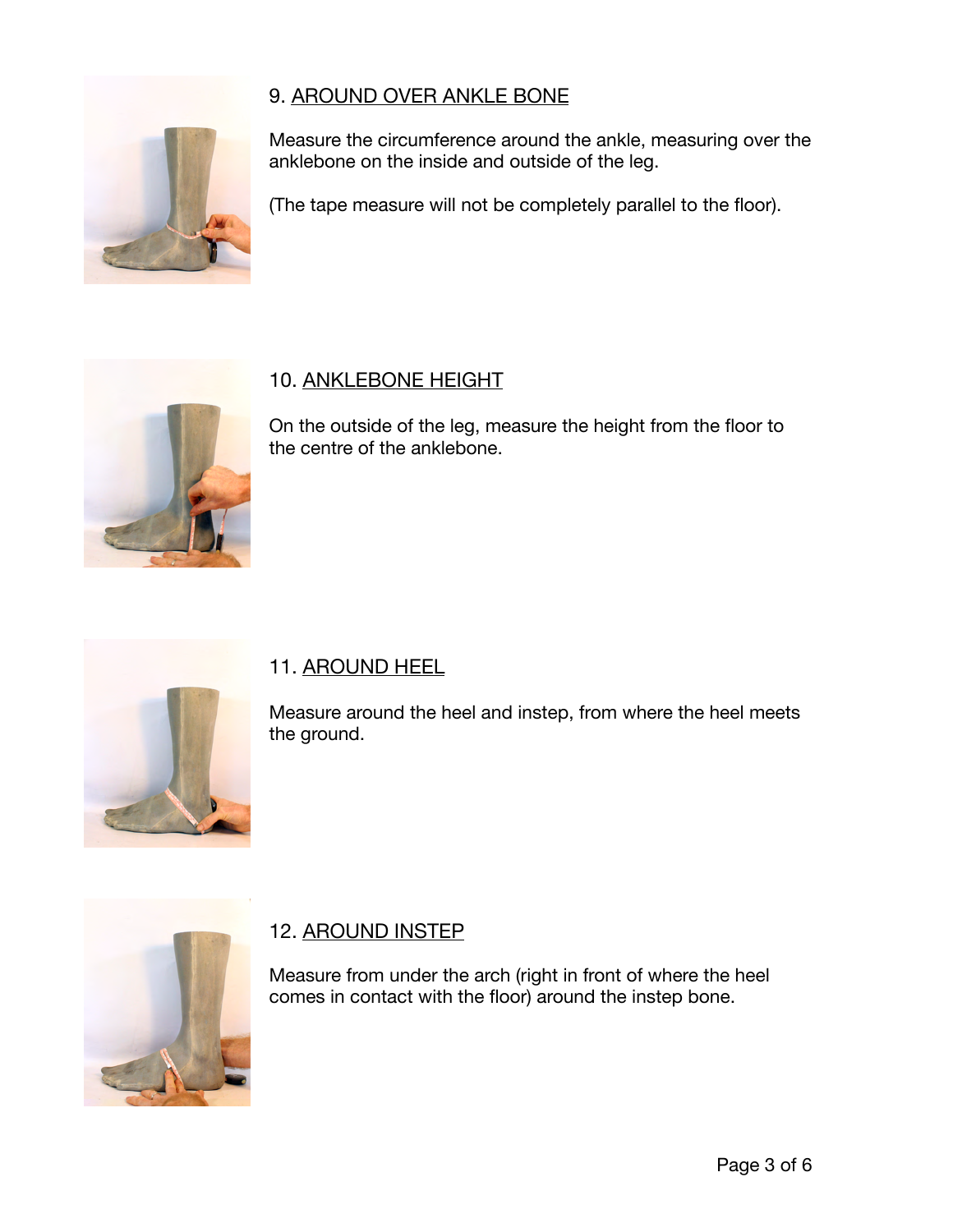

# 13. AROUND BRIDGE

Measure around the foot, from under the arch, around the top of the instep.



# 14. AROUND THE JOINT

Measure around the widest point for the joint - from around the big toe knuckle to around the small toe knuckle.

> This measurement should follow the bone structure and will be on an angle.

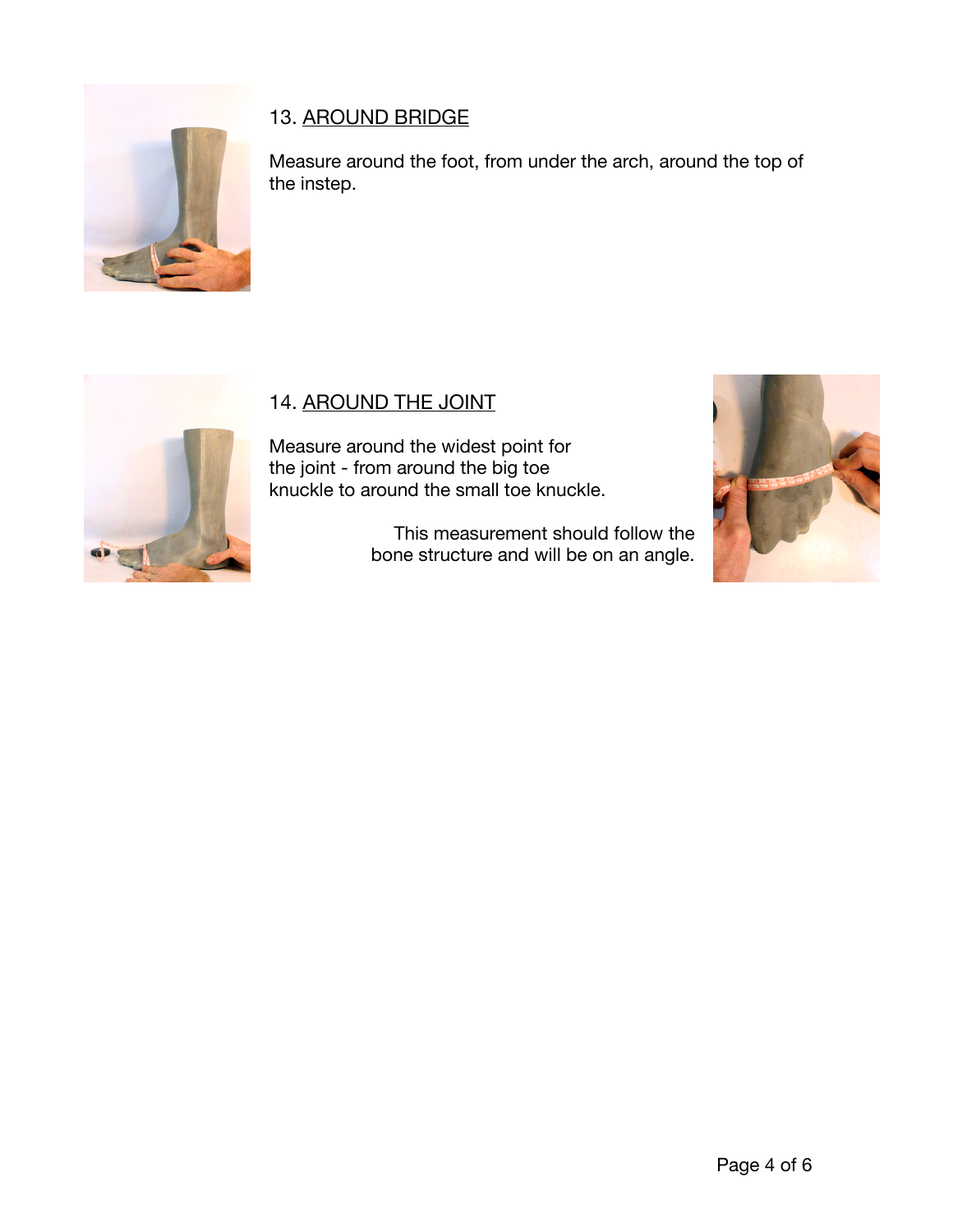# TRACING THE FOOT



On a blank sheet of paper, tracing around the circumference of the foot.

DO NOT start at the heel - start at either the inside or outside of the foot.



Take your time. You should be able to trace the foot in one continuous line.

Ensure the pencil is staying perpendicular to the floor.



Trace around the toes and around the entire foot.



The pencil should stay at 90 degrees to the floor at all times.